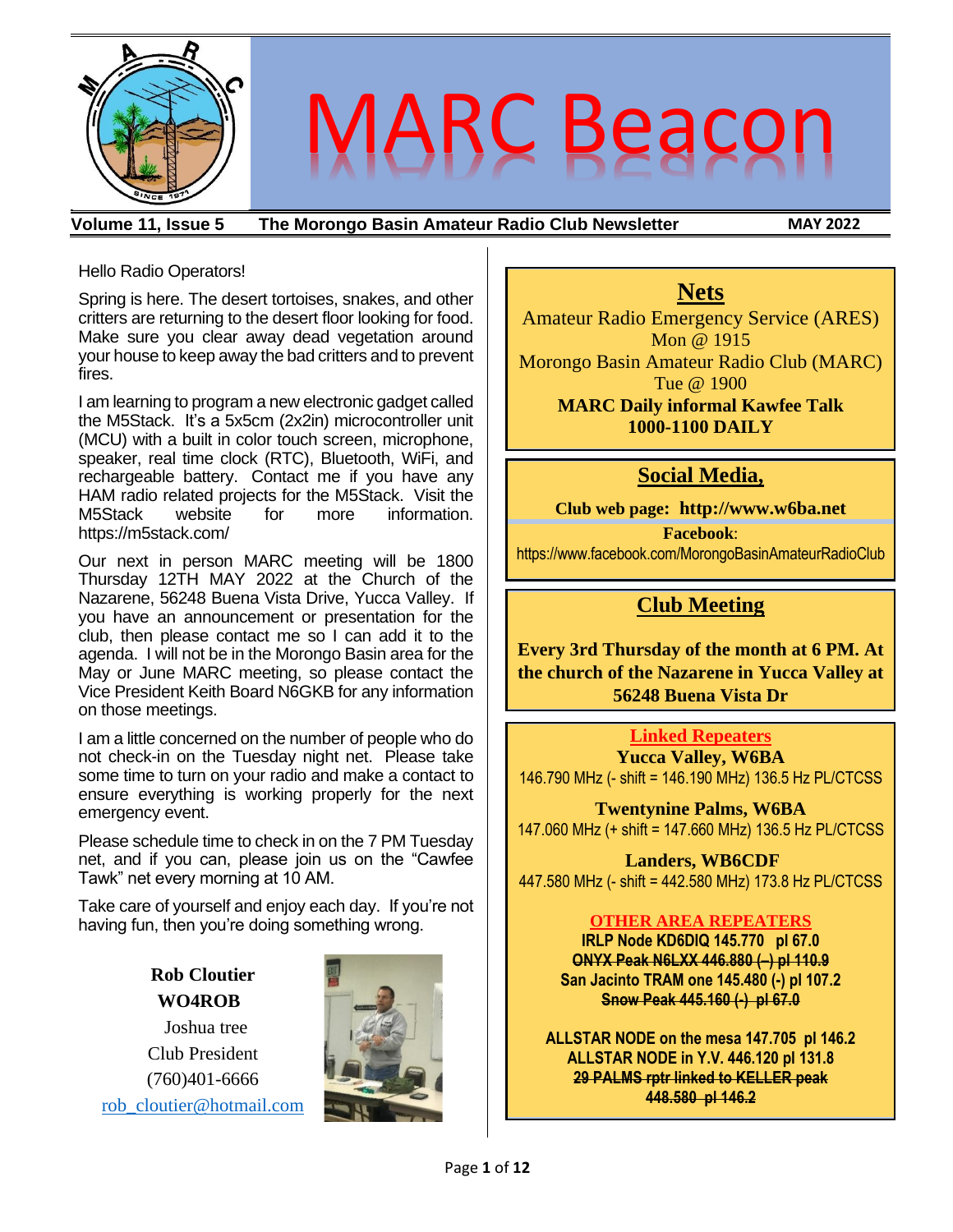**MARC Beacon** The Morongo Basin Amateur Radio Club Newsletter



The weather station on Paxton Hill at the W6BA repeater site is working great. It will show accurate wind speed and direction measurements for the top of the mountain .

**[https://www.wunderground.com/personal](https://eur01.safelinks.protection.outlook.com/?url=https%3A%2F%2Fwww.wunderground.com%2Fpersonal-weather-station%2Fdashboard%3FID%3DKCAYUCCA57&data=02%7C01%7C%7Cf7187d21093d40f9e2e408d62579631c%7C84df9e7fe9f640afb435aaaaaaaaaaaa%7C1%7C0%7C636737600607702346&sdata=YJDCnuRo4j3%2Ba3CTXZ81FxDgjlCxpHYeMwuLaxdQKp8%3D&reserved=0)[weather-station/dashboard?ID=KCAYUCCA57](https://eur01.safelinks.protection.outlook.com/?url=https%3A%2F%2Fwww.wunderground.com%2Fpersonal-weather-station%2Fdashboard%3FID%3DKCAYUCCA57&data=02%7C01%7C%7Cf7187d21093d40f9e2e408d62579631c%7C84df9e7fe9f640afb435aaaaaaaaaaaa%7C1%7C0%7C636737600607702346&sdata=YJDCnuRo4j3%2Ba3CTXZ81FxDgjlCxpHYeMwuLaxdQKp8%3D&reserved=0)**

#### **Glenn N6GIW**

### **KEN HENDRICKSON, W6BZY**



Some helpful you tube videos from Ken W6BZY about Linux and raspberry Pi.



Search W6BZY on YouTube.



- Easy to use on desktop or mobile
- Light-mode/Dark-mode switchable
- Familiar layout

Send feature requests to Aaron@KM6IAU.net



### **OUR CLUB MEETING!!!!**

**IN THE MONTH OF APRIL, OUR LOCAL CLUB MEETING WILL BE : 6:00 P.M. MAY 12TH**

**At Church of the Nazarene in Yucca Valley at 56248 Buena Vista Dr.**

#### **NEW CLUB FACEBOOK GROUP FOR THE MARC CLUB**

I have created a Facebook "Group" for the Club. We currently have a FB "Page" which only allows Admins and Moderators to post directly on the Posts section.

Here is the link to the new "Group" - so if you are on Facebook, please click on this link and LIKE our new Group.

[https://www.facebook.com/groups/577155023327981](https://na01.safelinks.protection.outlook.com/?url=https%3A%2F%2Fwww.facebook.com%2Fgroups%2F577155023327981&data=04%7C01%7C%7C0c6d4d16871346ad259308d98903d3a2%7C84df9e7fe9f640afb435aaaaaaaaaaaa%7C1%7C0%7C637691471798117192%7CUnknown%7CTWFpbGZsb3d8eyJWIjoiMC4wLjAwMDAiLCJQIjoiV2luMzIiLCJBTiI6Ik1haWwiLCJXVCI6Mn0%3D%7C1000&sdata=vtK5rgL0gP8bCYXVONwlkXie%2FhGhLdvjAPPBplHgyZM%3D&reserved=0)

The new Group will be must more user friendly. Feedback is most welcome. Thanks, Judy, N6JLL

**THANK YOU JUDY N6JLL**



**We are doing our club dues round up at the beginning of the year.**

**If you're not sure if your dues are up to date, please check with Glenn N6GIW and he can let you know if they are due or when they are due.**

**Not everyone is due at the same time of the year**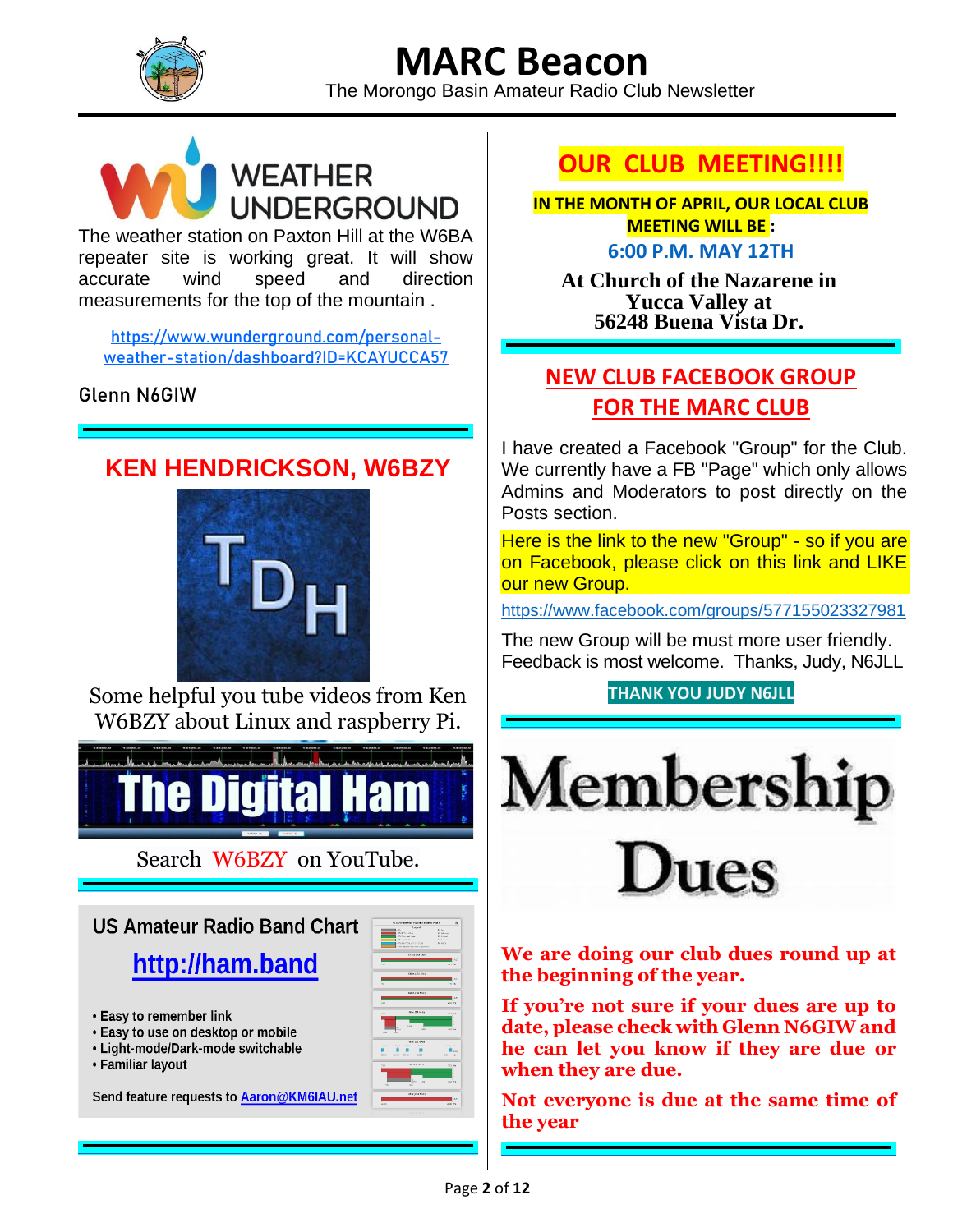

The Morongo Basin Amateur Radio Club Newsletter

### **ARRL Youth Licensing Grant Program**

The ARRL Youth Licensing Grant Program, in effect since April 19, 2022, will cover the one-time

\$35 application fee for new amateur radio license candidates younger than 18 years old for tests administered under the ARRL Volunteer Examiner Coordinator (VEC) program.



"We are thrilled that we are able to provide this opportunity to our youth candidates," said ARRL VEC Manager Maria Somma, AB1FM.

The \$35 Federal Communications Commission (FCC) application fee will be reimbursed after the ARRL VEC receives the completed reimbursement form and after the new license has been issued. The reimbursement check will be mailed to the fee payer. Also, candidates younger than 18 years old would pay a reduced exam session fee of \$5 to the ARRL VEC team at the time of the exam. The \$5 fee is for all candidates under the age of 18, regardless of the exam level taken. Proof of under 18 status is required at the session.

The ARRL Board approved the Youth Licensing Grant Program at its July 2021 meeting in Hartford, Connecticut, expanding on the scope of the original motion proposed by ARRL Southeastern Division Director Mickey Baker, N4MB.

The Board believes the recruitment and training of young amateur radio operators is a necessary and proper mission of the ARRL and subsidization of the \$35 fee will reduce the number of new amateurs that would otherwise be lost from these groups. Initially the new program would serve up to 1,000 new license applicants under 18 years old. The program length is indefinite; it may be renewed or terminated by the Administration and Finance Committee or by the Board of Directors.

Visit the ARRL website for the program instructions and reimbursement form at [www.arrl.org/youth-licensing-grant-program.](https://nam12.safelinks.protection.outlook.com/?url=http%3A%2F%2Fwww.arrl.org%2Fyouth-licensing-grant-program&data=05%7C01%7C%7C1ea97450e27b4959fcbe08da29819f75%7C84df9e7fe9f640afb435aaaaaaaaaaaa%7C1%7C0%7C637867933952136941%7CUnknown%7CTWFpbGZsb3d8eyJWIjoiMC4wLjAwMDAiLCJQIjoiV2luMzIiLCJBTiI6Ik1haWwiLCJXVCI6Mn0%3D%7C3000%7C%7C%7C&sdata=HcXgZI6gWCVZwmZLTRhjdpG5c6iZVsiy7AsyVvCPBYA%3D&reserved=0)

### **2022 ARRL Field Day -- Ready, Set, GO!**

ARRL Field Day, ham radio's most popular on-theair event, is June 25 - 26, 2022. Field Day is fun whether you're participating from the great outdoors with your radio club, or from your home or backyard. It's also a terrific opportunity to practice your personal radio communications readiness, and to demonstrate amateur radio to the public. Hear from a panel of Field Day 'experts' who will cover the educational, operating, and public relations objectives of a successful and fun Field Day.

The panel includes:

- Bart Jahnke, W9JJ, ARRL Radiosport and Regulatory Information Manager, who will cover rules recap and what's new.
- Bob Naumann, W5OV, ARRL Director of Operations, who will discuss Operating tips.
- Scott Roberts, KK4ECR, ARRL Public Relations Committee Member, who will explain how to get a boost by promoting your Field Day activation.

Friday, 1:15 PM to 2:25 PM (Room 3)

#### **ARRL Amateur Radio Emergency Service -- ARES Forum**

Presenter: Josh Johnston, KE5MHV, ARRL Director of Emergency Management The Amateur Radio Emergency Service® (ARES®) consists of licensed amateurs who have volunteered their qualifications and equipment, with their local ARES leadership, for communications duty in the public service when disaster strikes. Come learn about opportunities to volunteer and train, and to hear stories about bestpractices, the importance of building mutually beneficial relationships with local emergency management services, and the importance of our partnerships with served agencies. Sponsored by ARRL The National Association for Amateur Radio®.

A complete list of Hamvention forums can be found at **www[.hamvention.org.](https://nam12.safelinks.protection.outlook.com/?url=http%3A%2F%2Fhamvention.org%2F&data=05%7C01%7C%7C93ed452e3ae14e4d07ab08da1e4aa40d%7C84df9e7fe9f640afb435aaaaaaaaaaaa%7C1%7C0%7C637855603189674197%7CUnknown%7CTWFpbGZsb3d8eyJWIjoiMC4wLjAwMDAiLCJQIjoiV2luMzIiLCJBTiI6Ik1haWwiLCJXVCI6Mn0%3D%7C3000%7C%7C%7C&sdata=NjzM7PXUWcBlrk3Kn8YcMnYBw4u6CW42eX6P%2F9j16ds%3D&reserved=0)**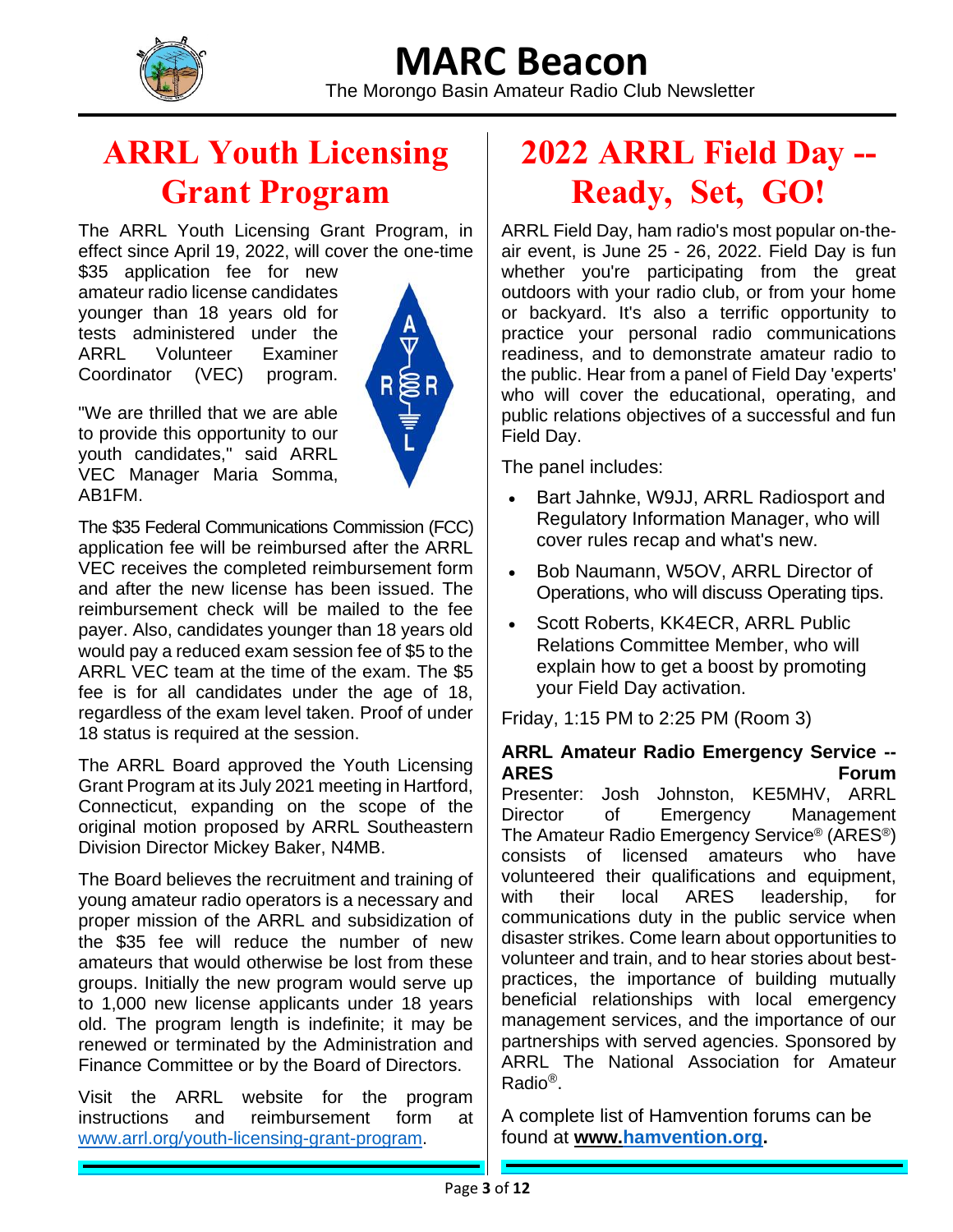

The Morongo Basin Amateur Radio Club Newsletter

### **One Family Celebrates Generations of Amateur Radio Operators**

For nearly 60 years, the Stewart family in Wisconsin has had more in common than their last name -- they seem to have amateur radio in their DNA.



Orville Stewart, WN9IOP/KA9ONQ (SK).

It all started with Orville Stewart, WN9IOP/KA9ONQ (SK). He worked in advertising for a local brewing company, and it was his supervisor, an amateur radio operator, who first suggested that he get licensed. Orville asked his son, Walter "Bud" Stewart, to come along to classes at the old Allied Radio company, and both passed the exam. Orville operated phone and AM and started The Southeast Wisconsin Information Net on 2 meters, the first in Wisconsin.

He went on to become treasurer of the Milwaukee Radio Amateurs' Club Inc., W9RH, which was founded in 1917 and is one of the oldest amateur radio clubs in the world. Orville became a Silent Key in 1999, after spending almost 30 years as a ham.

But the story doesn't end there.



Bud Stewart, N0KBS (formerly WN9INY).

Bud, N0KBS (formerly WN9INY), is now celebrating 58 years as a ham, thanks to his father's interest in the hobby. Bud's son Dustin, KI4ZER, also joined the family legacy, and his son, Tyler, is just waiting for his call sign to get posted by the FCC so he can get on the air. It seems that Tyler, without any prodding from his father or grandfather, became interested in amateur radio at his college radio club at the University of Central Florida.



Father and son, Dustin Stewart, KI4ZER (left), and Tyler Stewart, who has a pending ham radio license.

The Stewart family's story is just one the many remarkable stories that amateur radio generates. Bud says it's not just the radio that he enjoys, it's the friends you make and keep for decades and the legacy you leave behind.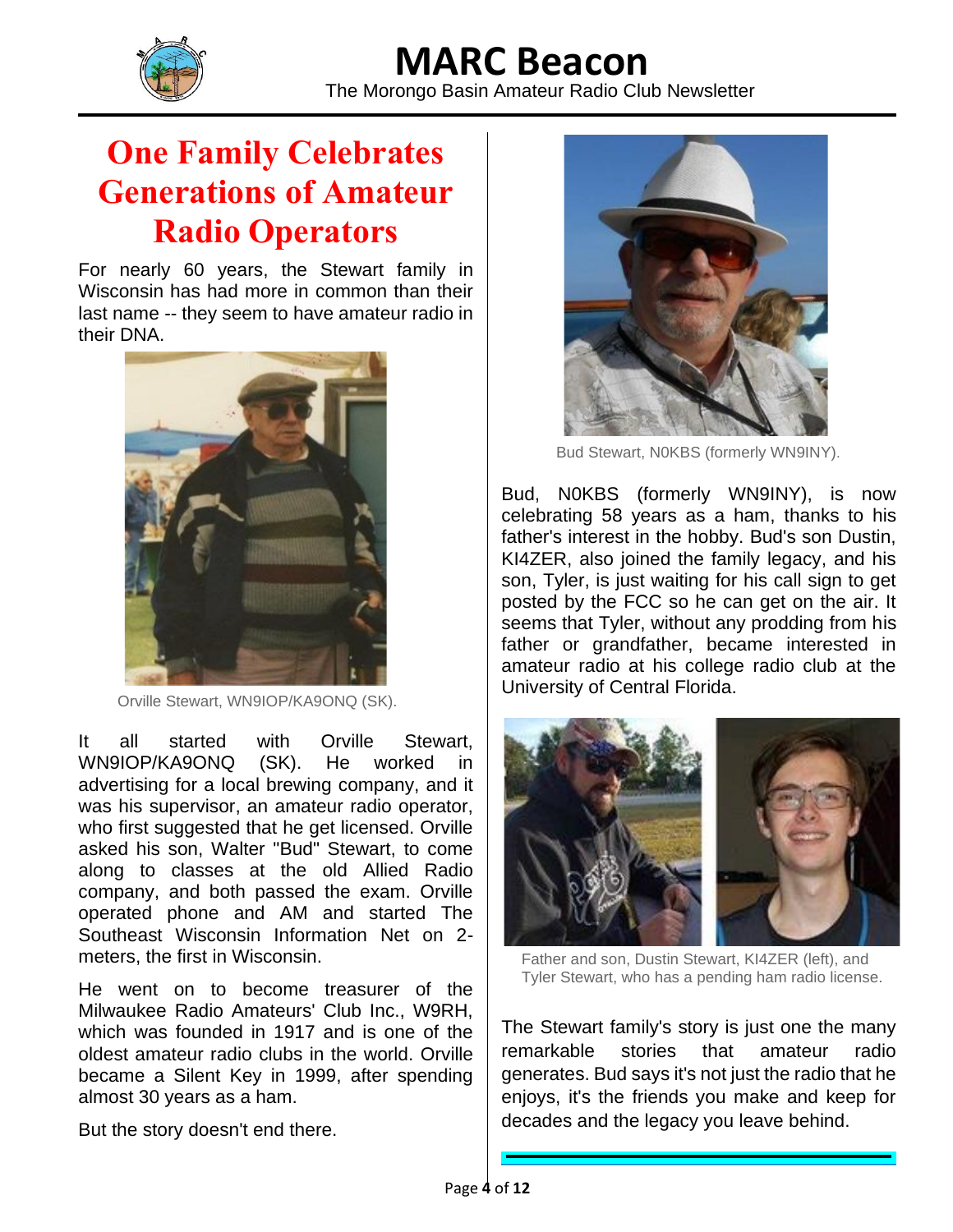

The Morongo Basin Amateur Radio Club Newsletter

### **The K7RA Solar Update**

Tad Cook, K7RA, Seattle, Washington, reports:

On April 28, 2022, the Australian Space Forecast Centre issued a geomagnetic disturbance warning, stating, "The Earth is currently under the influence of moderately elevated solar wind speed associated with a southern coronal hole. Late on April 29, solar wind conditions are expected to enhance further due to the possible arrival of the 27 April CMEs [Coronal Mass Ejections]. G0-G1 conditions are likely for next three days with a chance of G2 on April 29 due to both coronal hole effects and impending impact of the CMEs. Aurora may be visible from Tasmania, southern coastline Victoria and southwest Western Australia."



This Solar Dynamics Observatory Image was taken on April 27, 2022. [Photo courtesy of NASA SDO/HMI]

On Wednesday sunspot groups threaded across the sun from southeast to northwest. Daily sunspot number peaked at 126 on Tuesday, and average daily sunspot number for the week was 109.3, up from 64.4 last week. Daily solar flux peaked at 164.4 on Thursday, April 21, and the average for the week was 156, which was up from 133.9 in the previous week.

Predicted solar flux is: 140 and 125 on April 28 - 29; 110 on April 30 - May 1; 105 on May 2 - 5; 130 on May 6 - 7; 128 on May 8; 130 on May 9 - 10; 135 on May 11 - 12; 140 on May 13 - 15; 160 on May 16 - 21; 135 on May 22; 132 on May 23 - 25; 125 on May 26 - 27; 130 on May 28 - 31, and 125 on June 1.

Predicted planetary A index is 8, 18, 10 and 8 on April 28 through May 1;  $5$  on May 2 - 5; 8, 15, 12, and 8 on May 6 - 9; 5 on May 10 - 12; 8, 10, 8, and 8 on May 13 - 16; 5 on May 17 - 19; 10 and 8 on May 20 - 21; 5 on May 22 - 25; 18, 12, and 8 on May 26 - 28, and 5 on May 29 through June 1.

In Friday's bulletin look for a report by KD9KCK of some astonishing 10-meter conditions on Wednesday.

Sunspot numbers for April 21 - 27, were 119, 101, 118, 112, 94, 126, and 95, with a mean of 109.3. 10.7-centimeter flux was 164.4, 162.5, 159.8, 158.5, 156.6, 148.9, and 141.5, with a mean of 156. Estimated planetary A indices were 10, 7, 13, 5, 5, 3, and 21, with a mean of 9.1. Middle latitude A index was 9, 7, 12, 5, 4, 3, and 16, with a mean of 8.

A comprehensive K7RA Solar Update is posted Fridays on the ARRL website. For more information concerning radio propagation, [visit](https://nam12.safelinks.protection.outlook.com/?url=http%3A%2F%2Farrl.org%2Fpropagation-of-rf-signals&data=05%7C01%7C%7C1ea97450e27b4959fcbe08da29819f75%7C84df9e7fe9f640afb435aaaaaaaaaaaa%7C1%7C0%7C637867933952449422%7CUnknown%7CTWFpbGZsb3d8eyJWIjoiMC4wLjAwMDAiLCJQIjoiV2luMzIiLCJBTiI6Ik1haWwiLCJXVCI6Mn0%3D%7C3000%7C%7C%7C&sdata=SmguJg1tweL5Xg8Tli2aPo7%2B41Pe8GldrbFoXpdMeC0%3D&reserved=0) the ARRL Technical Information Service, [read](https://nam12.safelinks.protection.outlook.com/?url=http%3A%2F%2Farrl.org%2Fthe-sun-the-earth-the-ionosphere&data=05%7C01%7C%7C1ea97450e27b4959fcbe08da29819f75%7C84df9e7fe9f640afb435aaaaaaaaaaaa%7C1%7C0%7C637867933952449422%7CUnknown%7CTWFpbGZsb3d8eyJWIjoiMC4wLjAwMDAiLCJQIjoiV2luMzIiLCJBTiI6Ik1haWwiLCJXVCI6Mn0%3D%7C3000%7C%7C%7C&sdata=1ApheZuIZuhe1Osnyku6nDStWqvFYPEhWaOleP3i5TQ%3D&reserved=0) "What the Numbers Mean...," and [check out](https://nam12.safelinks.protection.outlook.com/?url=http%3A%2F%2Fk9la.us%2F&data=05%7C01%7C%7C1ea97450e27b4959fcbe08da29819f75%7C84df9e7fe9f640afb435aaaaaaaaaaaa%7C1%7C0%7C637867933952449422%7CUnknown%7CTWFpbGZsb3d8eyJWIjoiMC4wLjAwMDAiLCJQIjoiV2luMzIiLCJBTiI6Ik1haWwiLCJXVCI6Mn0%3D%7C3000%7C%7C%7C&sdata=xf6CQ3czIRJPZw7tNfz0HvnIM8otv8wD25FbsA%2BEd9I%3D&reserved=0) the Propagation Page of Carl Luetzelschwab, K9LA.

A propagation bulletin [archive](https://nam12.safelinks.protection.outlook.com/?url=http%3A%2F%2Farrl.org%2Fw1aw-bulletins-archive-propagation&data=05%7C01%7C%7C1ea97450e27b4959fcbe08da29819f75%7C84df9e7fe9f640afb435aaaaaaaaaaaa%7C1%7C0%7C637867933952449422%7CUnknown%7CTWFpbGZsb3d8eyJWIjoiMC4wLjAwMDAiLCJQIjoiV2luMzIiLCJBTiI6Ik1haWwiLCJXVCI6Mn0%3D%7C3000%7C%7C%7C&sdata=OYdQkq8SB3oTLaojGbN6QO8WIqbITHBpuUPNVQNztRE%3D&reserved=0) is available. For customizable propagation charts, visit the [VOACAP Online for Ham Radio](https://nam12.safelinks.protection.outlook.com/?url=https%3A%2F%2Fwww.voacap.com%2Fhf%2F&data=05%7C01%7C%7C1ea97450e27b4959fcbe08da29819f75%7C84df9e7fe9f640afb435aaaaaaaaaaaa%7C1%7C0%7C637867933952449422%7CUnknown%7CTWFpbGZsb3d8eyJWIjoiMC4wLjAwMDAiLCJQIjoiV2luMzIiLCJBTiI6Ik1haWwiLCJXVCI6Mn0%3D%7C3000%7C%7C%7C&sdata=FOGfhQXCyUcgc0DyT2RMRz8mf0OyGWrX0bSHx9Nl2EY%3D&reserved=0) website.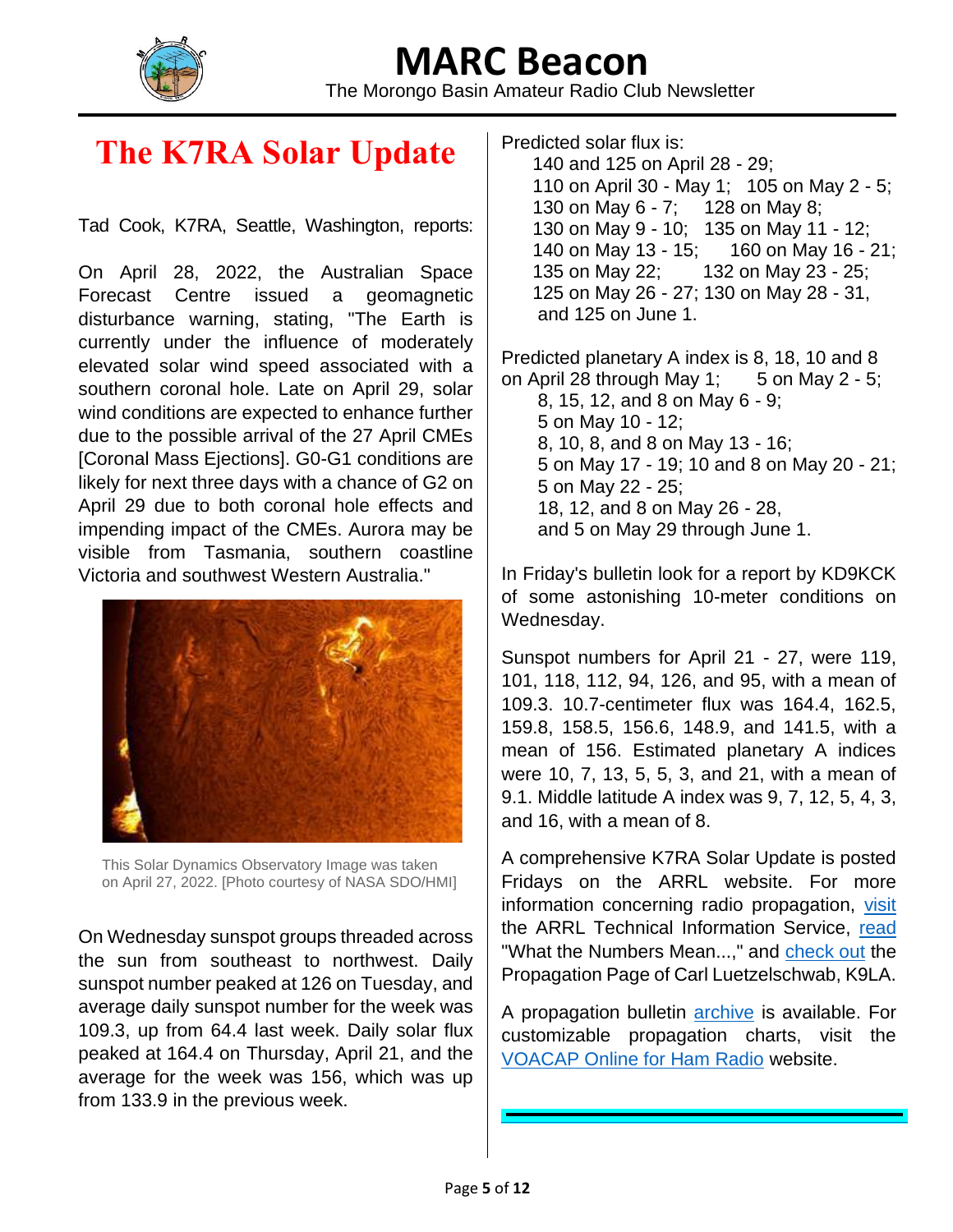

The Morongo Basin Amateur Radio Club Newsletter

### **Upcoming Contests - Things to Do**

There are quite a few state QSO parties happening over the next couple of weekends. This weekend, th[e Florida](https://nam12.safelinks.protection.outlook.com/?url=https%3A%2F%2Ffloridacontestgroup.org%2F&data=05%7C01%7C%7C7fd85cdb4d1247113fba08da283032ae%7C84df9e7fe9f640afb435aaaaaaaaaaaa%7C1%7C0%7C637866484746454151%7CUnknown%7CTWFpbGZsb3d8eyJWIjoiMC4wLjAwMDAiLCJQIjoiV2luMzIiLCJBTiI6Ik1haWwiLCJXVCI6Mn0%3D%7C3000%7C%7C%7C&sdata=Dp9f2MK14hIPHnc6R1VbDEZ523wfX6niioWiyu6l0BE%3D&reserved=0)  [Contest Group](https://nam12.safelinks.protection.outlook.com/?url=https%3A%2F%2Ffloridacontestgroup.org%2F&data=05%7C01%7C%7C7fd85cdb4d1247113fba08da283032ae%7C84df9e7fe9f640afb435aaaaaaaaaaaa%7C1%7C0%7C637866484746454151%7CUnknown%7CTWFpbGZsb3d8eyJWIjoiMC4wLjAwMDAiLCJQIjoiV2luMzIiLCJBTiI6Ik1haWwiLCJXVCI6Mn0%3D%7C3000%7C%7C%7C&sdata=Dp9f2MK14hIPHnc6R1VbDEZ523wfX6niioWiyu6l0BE%3D&reserved=0) (FCG) is sponsoring the Florida QSO Party, which begins Saturday, April 30, from 1600 UTC through 0159 UTC and resumes Sunday, May 1, from 1200 UTC through 2159 UTC. This year marks the 25th year of FCG sponsoring this event, and there will be 25 1x1 special event call signs activated to commemorate the event. Participants can earn a Silver 25th Anniversary Special Event Award by contacting all 25 special event stations during the event. More details can be found at **[floridaqsoparty.org/](https://nam12.safelinks.protection.outlook.com/?url=https%3A%2F%2Ffloridaqsoparty.org%2F&data=05%7C01%7C%7C7fd85cdb4d1247113fba08da283032ae%7C84df9e7fe9f640afb435aaaaaaaaaaaa%7C1%7C0%7C637866484746454151%7CUnknown%7CTWFpbGZsb3d8eyJWIjoiMC4wLjAwMDAiLCJQIjoiV2luMzIiLCJBTiI6Ik1haWwiLCJXVCI6Mn0%3D%7C3000%7C%7C%7C&sdata=U0eojbzWERcAMAAIo3tv1Oz55Mk50%2BzuAOh%2BailLNDE%3D&reserved=0)**. See the "Bulletins" section for a rule change to this year's event.

The 7th Call Area QSO Party begins Saturday, May 7 at 1300 UTC and concludes Sunday, May 8 at 0700 UTC. Stations in the US  $7<sup>th</sup>$  call area send a signal report and a five-letter state/county code. Stations outside of the 7th call area send a signal report and a two-letter state/province code, or DX if outside of the US and Canada. Full rules &information are available at: **[7qp.org/](https://nam12.safelinks.protection.outlook.com/?url=http%3A%2F%2F7qp.org%2F&data=05%7C01%7C%7C7fd85cdb4d1247113fba08da283032ae%7C84df9e7fe9f640afb435aaaaaaaaaaaa%7C1%7C0%7C637866484746454151%7CUnknown%7CTWFpbGZsb3d8eyJWIjoiMC4wLjAwMDAiLCJQIjoiV2luMzIiLCJBTiI6Ik1haWwiLCJXVCI6Mn0%3D%7C3000%7C%7C%7C&sdata=me9COP1L8LOixiYMeotVNPNIsVIKvxUUWtJMdOCXK9Y%3D&reserved=0)**.

Also occurring on the weekend of May 7 - 8, are the [Indiana QSO Party,](https://nam12.safelinks.protection.outlook.com/?url=http%3A%2F%2Fwww.hdxcc.org%2Finqp%2F&data=05%7C01%7C%7C7fd85cdb4d1247113fba08da283032ae%7C84df9e7fe9f640afb435aaaaaaaaaaaa%7C1%7C0%7C637866484746454151%7CUnknown%7CTWFpbGZsb3d8eyJWIjoiMC4wLjAwMDAiLCJQIjoiV2luMzIiLCJBTiI6Ik1haWwiLCJXVCI6Mn0%3D%7C3000%7C%7C%7C&sdata=RgtcSaos6MFxjvOPLCtvFY9%2BANkPOj5EVOaW04HsLoU%3D&reserved=0) the [Delaware QSO Party,](https://nam12.safelinks.protection.outlook.com/?url=https%3A%2F%2Fwww.fsarc.org%2Fqsoparty%2Fqsohome.htm&data=05%7C01%7C%7C7fd85cdb4d1247113fba08da283032ae%7C84df9e7fe9f640afb435aaaaaaaaaaaa%7C1%7C0%7C637866484746454151%7CUnknown%7CTWFpbGZsb3d8eyJWIjoiMC4wLjAwMDAiLCJQIjoiV2luMzIiLCJBTiI6Ik1haWwiLCJXVCI6Mn0%3D%7C3000%7C%7C%7C&sdata=6fMWOWRil2wep0tFq8aicjDSTKxE6PiuzkdgZQZkv%2F4%3D&reserved=0) and the [New England QSO Party.](https://nam12.safelinks.protection.outlook.com/?url=https%3A%2F%2Fneqp.org%2Frules%2F&data=05%7C01%7C%7C7fd85cdb4d1247113fba08da283032ae%7C84df9e7fe9f640afb435aaaaaaaaaaaa%7C1%7C0%7C637866484746454151%7CUnknown%7CTWFpbGZsb3d8eyJWIjoiMC4wLjAwMDAiLCJQIjoiV2luMzIiLCJBTiI6Ik1haWwiLCJXVCI6Mn0%3D%7C3000%7C%7C%7C&sdata=lFSdiEiRzuGpOYQge%2BNCCYZ%2FM%2FpPRge6KLyuCx2OyJs%3D&reserved=0) Visit their respective web sites for more information, or see the "Contest Details" section below.

The [Central States VHF Society](https://nam12.safelinks.protection.outlook.com/?url=https%3A%2F%2Fwww.csvhfs.org%2F&data=05%7C01%7C%7C7fd85cdb4d1247113fba08da283032ae%7C84df9e7fe9f640afb435aaaaaaaaaaaa%7C1%7C0%7C637866484746454151%7CUnknown%7CTWFpbGZsb3d8eyJWIjoiMC4wLjAwMDAiLCJQIjoiV2luMzIiLCJBTiI6Ik1haWwiLCJXVCI6Mn0%3D%7C3000%7C%7C%7C&sdata=eM9o03n0LGdxdwk9BXiE2aloRotgKFmcE1GL0zpFWZk%3D&reserved=0) Spring Sprints continue with the 432 MHz Sprint on Wednesday, April 27 from 7:00 PM local time - 11:00 PM local time and the Microwave Spring Sprint is Saturday, May 7 from 8:00 local time - 2:00 PM local time. Full details and rules are available by visiting:

**[sites.google.com/site/springvhfupsprints/home/20](https://nam12.safelinks.protection.outlook.com/?url=https%3A%2F%2Fsites.google.com%2Fsite%2Fspringvhfupsprints%2Fhome%2F2022-information&data=05%7C01%7C%7C7fd85cdb4d1247113fba08da283032ae%7C84df9e7fe9f640afb435aaaaaaaaaaaa%7C1%7C0%7C637866484746454151%7CUnknown%7CTWFpbGZsb3d8eyJWIjoiMC4wLjAwMDAiLCJQIjoiV2luMzIiLCJBTiI6Ik1haWwiLCJXVCI6Mn0%3D%7C3000%7C%7C%7C&sdata=V4obiX9zjP9HEnoC2A6YxswP9MRIspCsgqMtbPv2YY0%3D&reserved=0) [22-information](https://nam12.safelinks.protection.outlook.com/?url=https%3A%2F%2Fsites.google.com%2Fsite%2Fspringvhfupsprints%2Fhome%2F2022-information&data=05%7C01%7C%7C7fd85cdb4d1247113fba08da283032ae%7C84df9e7fe9f640afb435aaaaaaaaaaaa%7C1%7C0%7C637866484746454151%7CUnknown%7CTWFpbGZsb3d8eyJWIjoiMC4wLjAwMDAiLCJQIjoiV2luMzIiLCJBTiI6Ik1haWwiLCJXVCI6Mn0%3D%7C3000%7C%7C%7C&sdata=V4obiX9zjP9HEnoC2A6YxswP9MRIspCsgqMtbPv2YY0%3D&reserved=0)**.

#### **Bulletins**

#### **New Categories Added to ARRL June VHF Contest**

Participants in the Single Operator categories for the June VHF Contest can now enter in All Mode (which includes all digital modes) or Analog-Only (CW and SSB/FM) subcategories. The ARRL Programs and Services Committee, with guidance from the Contest Advisory Committee, has approved this rule change in response to the survey that was sent to participants of ARRL VHF contests late last year. For full rules and details, visit **[www.arrl.org/june-vhf](https://nam12.safelinks.protection.outlook.com/?url=http%3A%2F%2Fwww.arrl.org%2Fjune-vhf&data=05%7C01%7C%7C7fd85cdb4d1247113fba08da283032ae%7C84df9e7fe9f640afb435aaaaaaaaaaaa%7C1%7C0%7C637866484746454151%7CUnknown%7CTWFpbGZsb3d8eyJWIjoiMC4wLjAwMDAiLCJQIjoiV2luMzIiLCJBTiI6Ik1haWwiLCJXVCI6Mn0%3D%7C3000%7C%7C%7C&sdata=c8O7izd7XPlnd4n1PY%2Fg8GTkRMv62EixkhhcDUjlJ20%3D&reserved=0)**.

#### **ARRL EXPO at Dayton Hamvention May 20 - 22, 2022**

The ARRL, in partnership with the Dayton Hamvention**®** , will offer FREE EVENTS and forums every day at 2022's' Hamvention beginning on Friday, May 20.

#### **ARRL Booths**

**Radio Clubs.** Take the Radio Club Health Check!

**ARRL Development and ARRL Foundation.** Raising resources to extend the reach of ARRL programs and services beyond membership dues.

**ARES®**  - **The ARRL Amateur Radio Emergency Service®**  - and featuring ARRL Ham Aid.

**Meet the Authors.** Meet ARRL authors and editors who are inspiring today's radio experimenters, operators and innovators. (see schedule in the ARRL exhibit area)

**ARRL Collegiate Amateur Radio Initiative.** We Want U to help advance ham radio among college and university students: **[www.arrl.org/WeWantU](https://nam12.safelinks.protection.outlook.com/?url=http%3A%2F%2Fwww.arrl.org%2FWeWantU&data=05%7C01%7C%7C93ed452e3ae14e4d07ab08da1e4aa40d%7C84df9e7fe9f640afb435aaaaaaaaaaaa%7C1%7C0%7C637855603189674197%7CUnknown%7CTWFpbGZsb3d8eyJWIjoiMC4wLjAwMDAiLCJQIjoiV2luMzIiLCJBTiI6Ik1haWwiLCJXVCI6Mn0%3D%7C3000%7C%7C%7C&sdata=QMNW%2FVDVBj5wThz6NBkA6JrSBCWBU%2BLPLTlw3VE%2Fjuk%3D&reserved=0)**

#### **ARRL Laboratory: Get Your Handheld Radio Tested!**

**ARRL Learning Center.**

**ARRL Teachers Institute.** Meet ARRL Education and Technology Program Instructors and explore the resources available for introducing radio science and wireless technology to everyone! Find ways to make, discover, experiment, explore, and build.

**ARRL Great Lakes Division** - Visit this gathering area for ARRL Field Organization networking, hosted by the ARRL Great Lakes Division and feature these ARRL Sections: Ohio, Kentucky, and Michigan.

**Radiosport and DXCC.** DXCC Card Checking, ARRL Contests and Awards, ARRL's Logbook of The World (LoTW), and QSL Bureau.

#### **ARRL VEC and ARRL Volunteer Monitor Program**.

**The International Amateur Radio Union (IARU) -** Meet representatives from the IARU.

ARRL-sponsored forums will begin on Friday May 20 including the 2022 ARRL Field Day and the ARRL Amateur Radio Emergency Service -- ARES Forums

**Friday May 20, 2022** Friday, 9:15 AM to 10:20 AM (Room 3)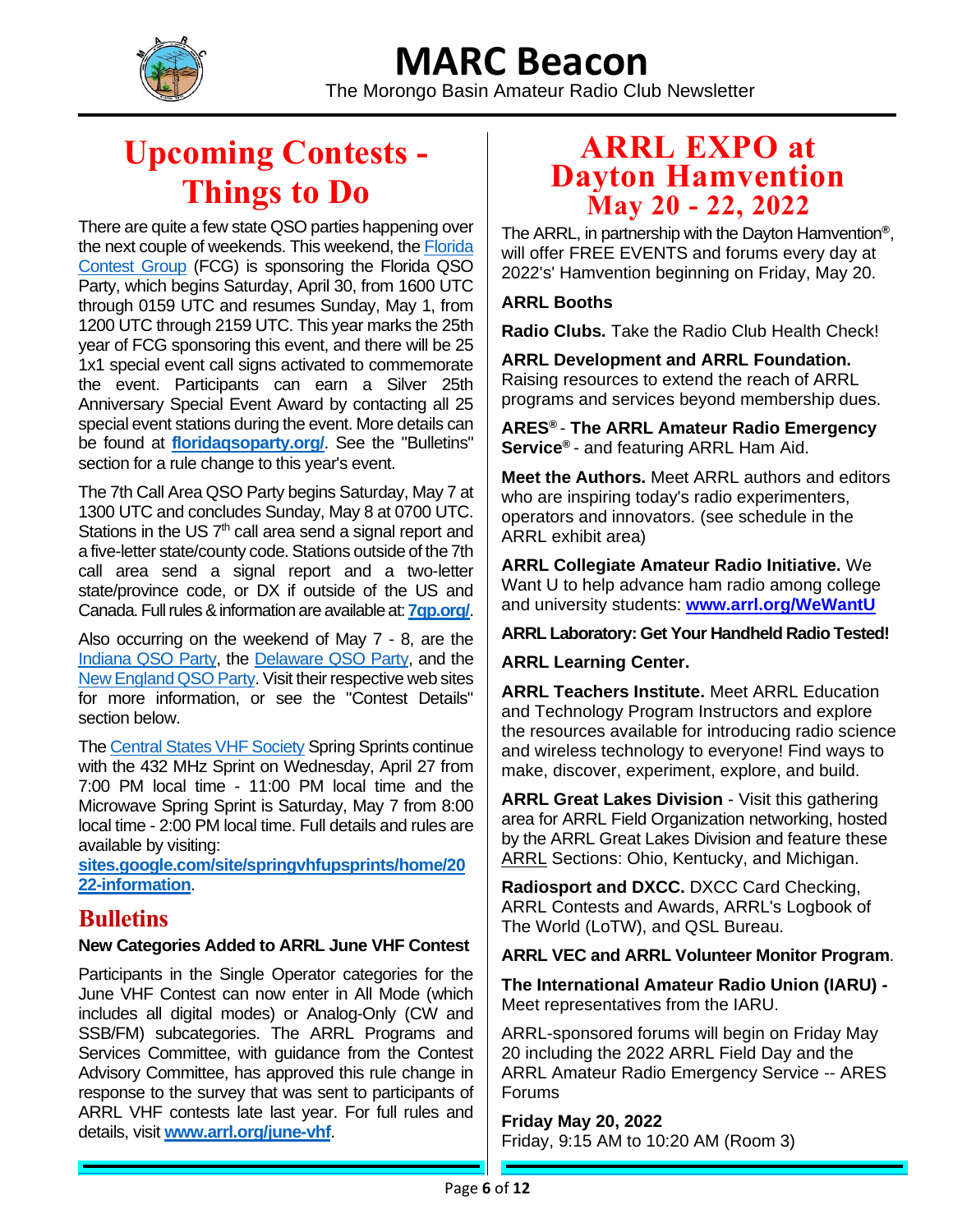

The Morongo Basin Amateur Radio Club Newsletter

### **Amateur Radio Helps Rescue Injured California Outdoorsman**

A relaxing weekend of camping and fishing did not go as planned last Friday when a member of a California outdoors club fell and broke his hip.

The Old Goats Mountain Club (OGMC) had worked their way along an old Forest Service Road into a rugged, off grid location in the foothills of the Cascade Mountains. Dave Johnson, KL7DJ, said his friend slipped and fell while trying reel in a catch. The injury was so severe that the man could not be moved safely with a trip that could take at least 2 hours over the rough terrain.



**REACH 5 helicopter ready to transport with injured outdoorsman on board. [Dave Johnson, KL7DJ, photo]**

Johnson is the only licensed amateur radio operator in the group and using [the California](https://nam12.safelinks.protection.outlook.com/?url=http%3A%2F%2Fwww.carlaradio.net%2Fthesystem%2F&data=05%7C01%7C%7C93ed452e3ae14e4d07ab08da1e4aa40d%7C84df9e7fe9f640afb435aaaaaaaaaaaa%7C1%7C0%7C637855603189517953%7CUnknown%7CTWFpbGZsb3d8eyJWIjoiMC4wLjAwMDAiLCJQIjoiV2luMzIiLCJBTiI6Ik1haWwiLCJXVCI6Mn0%3D%7C3000%7C%7C%7C&sdata=NeoKM%2BI8YNLfsZitn6h%2FomcBbl5V1x1G7pFZ1LI6rAI%3D&reserved=0)  [Amateur Linking Radio Association \(CARLA\)](https://nam12.safelinks.protection.outlook.com/?url=http%3A%2F%2Fwww.carlaradio.net%2Fthesystem%2F&data=05%7C01%7C%7C93ed452e3ae14e4d07ab08da1e4aa40d%7C84df9e7fe9f640afb435aaaaaaaaaaaa%7C1%7C0%7C637855603189517953%7CUnknown%7CTWFpbGZsb3d8eyJWIjoiMC4wLjAwMDAiLCJQIjoiV2luMzIiLCJBTiI6Ik1haWwiLCJXVCI6Mn0%3D%7C3000%7C%7C%7C&sdata=NeoKM%2BI8YNLfsZitn6h%2FomcBbl5V1x1G7pFZ1LI6rAI%3D&reserved=0) system, he was able to call for emergency help from this vehicle. Greg Stamback, KD6VEN, located in the San Francisco Bay area responded and contacted the Shasta County EMS which dispatched a [REACH 5](https://nam12.safelinks.protection.outlook.com/?url=https%3A%2F%2Freachair.com%2Fabout-us%2Fhistory%2F&data=05%7C01%7C%7C93ed452e3ae14e4d07ab08da1e4aa40d%7C84df9e7fe9f640afb435aaaaaaaaaaaa%7C1%7C0%7C637855603189674197%7CUnknown%7CTWFpbGZsb3d8eyJWIjoiMC4wLjAwMDAiLCJQIjoiV2luMzIiLCJBTiI6Ik1haWwiLCJXVCI6Mn0%3D%7C3000%7C%7C%7C&sdata=xh%2B2ucBnn763tz%2FJMXdLU4cbZbyoBQtnAFao8aUJans%3D&reserved=0) rescue helicopter from their base in Redding, California.

The entire rescue took about 1 hour and before the helicopter landed a local ambulance company arrived and was able to stabilize the injured camper. After surgery and 3 days in the hospital he is now at home recovering.

Johnson's wife Linda, KL7ISN, helped coordinate getting their friend's vehicle back to Redding. Using pre-planned contact schedules for Friday and Saturday and, after several makeshift auto-patches, the car was driven to a nearby highway where two other club members were able to take the car safely back home.

But the weekend was not over for amateur radio help. While the rest of the group was making their way out of the mountains on Sunday they were flagged down by a stranded motorist. His car's gas tank had been punctured and his cell phone would not work. He was taken to a small community along the way where there was a landline, and he was able to call for help from AAA.

Johnson said the motorist was thankful for the help and another member of the OGMC suggested the motorist might want to consider getting an amateur radio license.

While waiting for a tow truck to arrive, Johnson and a couple of OGMC members talked about amateur radio and how it had helped over the last few days. One member suggested maybe even he should have a transceiver installed in his vehicle. Johnson plans to make sure his friend, and the motorist, get a complete demonstration.

**OUR CLUB MEETING WILL BE ONE WEEK EARLY FOR THE MONTH OF MAY ONLY IT WILL BE THE 12TH OF MAY AT 6:00 PM ALSO PLEASE NOTE THERE WILL BE A TESTING SESSION AT FIELD DAY THIS YEAR ON SATURDAY JUNE 25TH. SO, ANYONE PLANNING ON UPGRADING, PLEASE PLAN ON ATTENDING**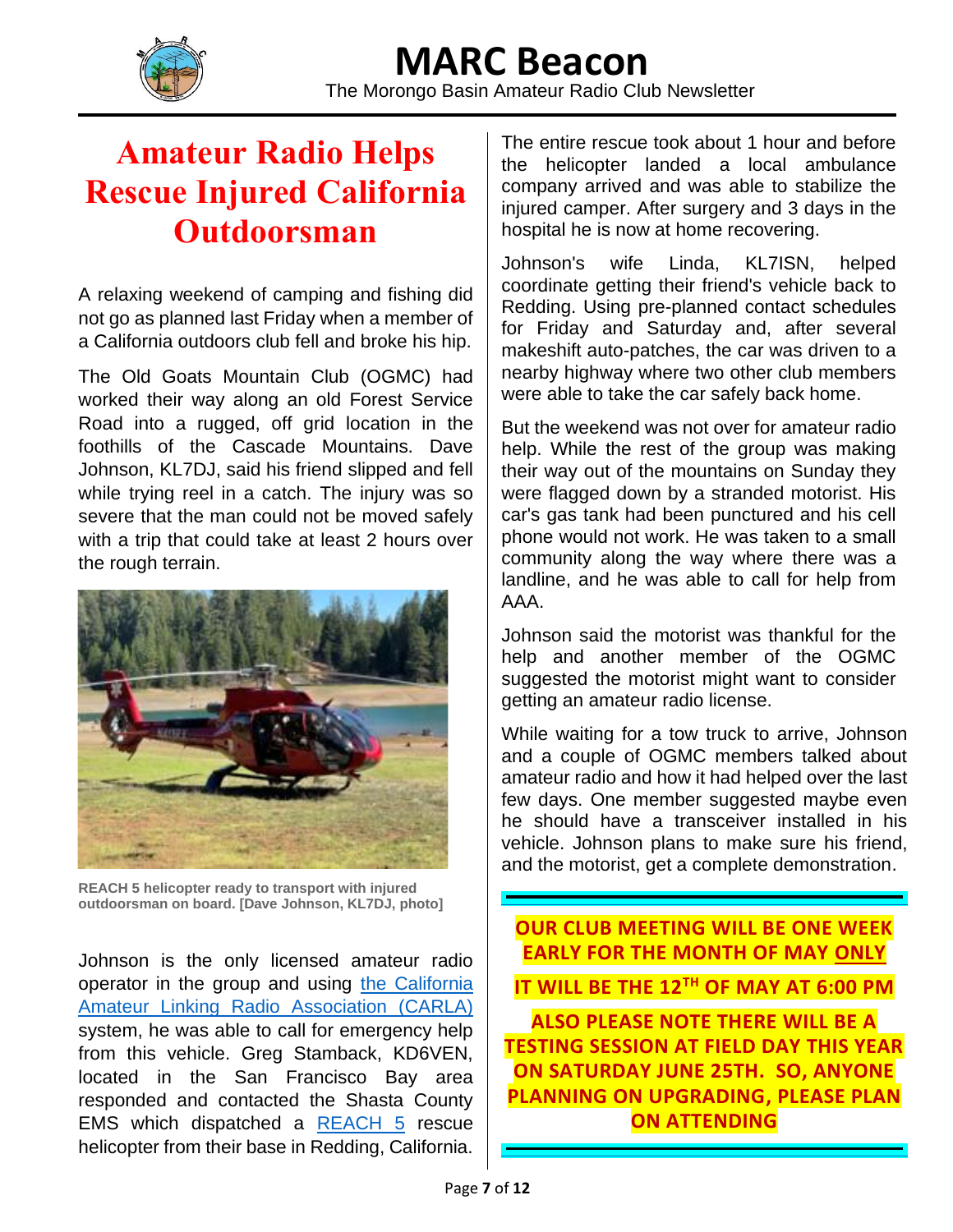

The Morongo Basin Amateur Radio Club Newsletter

### **FCC Not Processing New License Applications**

4/27/2022

On Wednesday, April 27, in a notice to all **VECs**, the FCC again asked them to refrain from submitting any amateur radio exam session or license application files while the Commission works to resolve an issue with the Universal Licensing System [\(ULS\)](https://www.fcc.gov/wireless/universal-licensing-system) application filing system.

The [ULS](https://www.fcc.gov/wireless/universal-licensing-system) application filing system was not functioning properly last week and then the FCC indicated the problem was resolved, as previously reported by ARRL.

However, this was not the case, as no new amateur radio call signs and licenses have been issued since Monday, April 18, 2022.

Tuesday, April 19 is the day the FCC [application](http://www.arrl.org/fcc-application-fee) [fees](http://www.arrl.org/fcc-application-fee) became effective for amateur radio.

ARRL VEC Manager Maria Somma, AB1FM, reports that new call signs are not being assigned by the FCC even if the applicant has paid the FCC application fee.

The FCC was processing upgrade applications through the system without an issue because there are no fees required for those applications.

In addition to new call signs not being issued even if the applicant has paid the FCC fee, some applicants are also having issues paying and logging into the system.

Other types of license application transactions may also be experiencing problems. Applicants should expect delays with license, call sign, and application processing associated with individuals and amateur radio clubs.

Amateur radio license filings are currently on hold until further notice and FCC did not estimate how long the system would be down.

We will update the public as information from the FCC becomes available.

### **How to Update your FCC License**

One thing that every ham in the USA has in common is the FCC. Every ham in the US is registered with the FCC, just like hams in other countries are registered with their respective governments. This article will serve as a how-to for US hams to keep their licenses updated in accordance with regulations.

#### **FREE FREE FREE**

Okay, did that get your attention? It should because everyone needs to know that updates, and at this time, renewals, are free when you help yourself at the FCC website. Congress is poised to increase amateur licensing fees; however, nothing has been voted on, and until they do, the status quo of completely free service remains in effect.

Many of us have used the services of a VEC to update our license(s). Most VEC's charge a fee for license updates and renewals. It is a clerical fee paid to full-time employees who do nothing but fill out FCC forms for people. That's what you're paying for, a service. This means that you can do it yourself for free.

#### **Step 1 - Understand the FCC's Website**

While this sounds easy, many hams have gone right off the deep end from the very first page of the FCC's website. First of all, nothing on the page says "Amateur" or "Ham Radio" anywhere. Where do you go, where do you start?

First, understand that the FCC is HUGE. They are a gigantic bureaucracy that serves multi-billiondollar interests. They have dozens of databases, programs, and hundreds of licensing categories. Big corporations get licensed to manufacture their devices and cell phone towers. It's so large that from the front page, it seems incomprehensible. However, there is one thing that you must learn right now, even if you don't read the rest of the article. That one thing is:

**U**niversal **L**icensing **S**ystem or **ULS**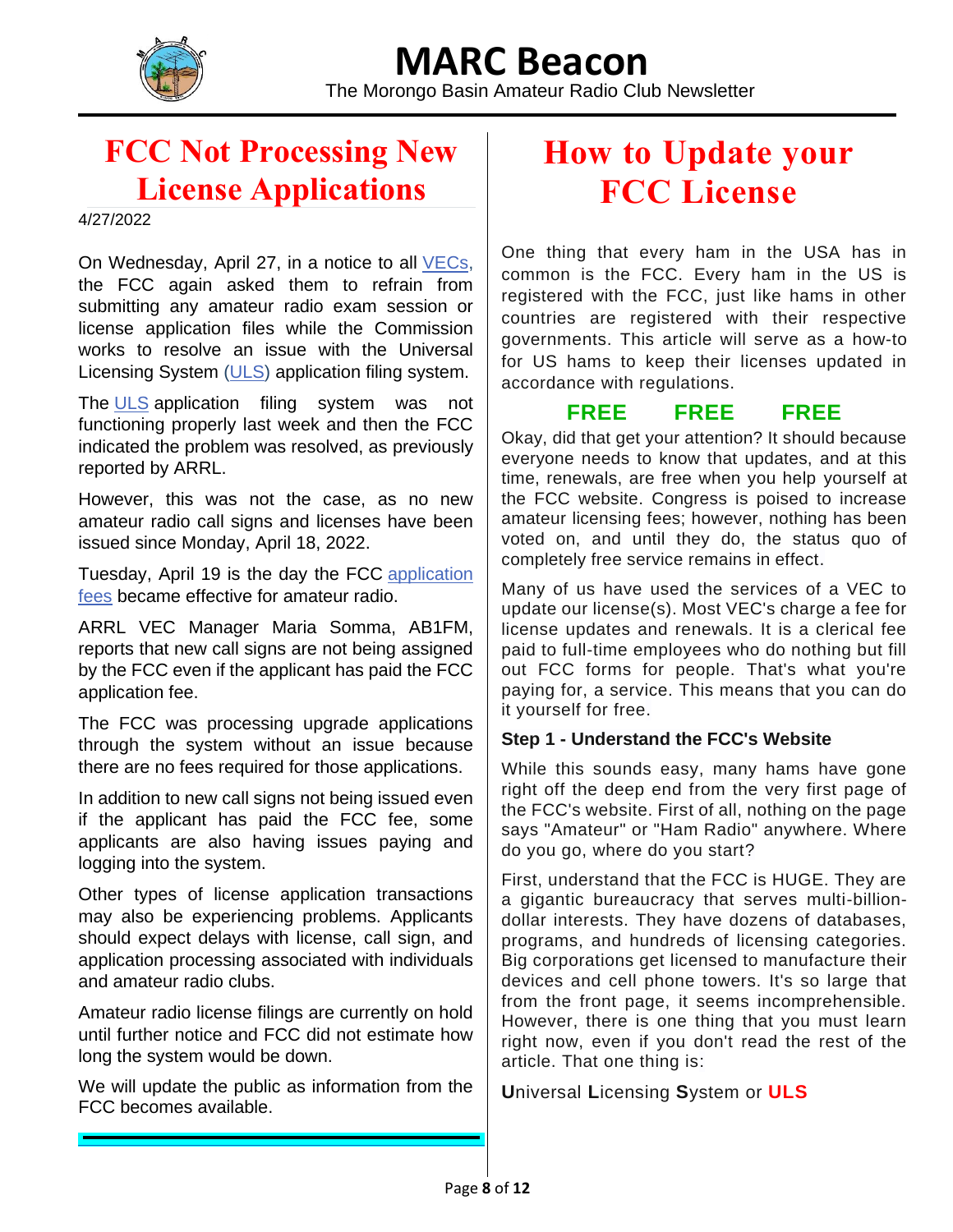

The Morongo Basin Amateur Radio Club Newsletter

Then, when you go to the FCC's front page, at [https://fcc.gov,](https://fcc.gov/) ignore everything you see until you find a link that takes you to **ULS.** It shows up in a couple of places as a category, and it's the one you must use. Many hams, not knowing about ULS, registered with the FCC CORES system only to be greatly disappointed after none of their efforts resulted in an actual license update. What's worse is that while you're busy updating CORES, you aren't told of the ULS or its existence. Users are led to believe that they're making an update, such as to your FRN, using CORES when this accomplishes nothing for most hams. Stay away from CORES and everything else at the FCC. Only visit their **ULS** section.

#### **Step 2 - Get a Login to the ULS system**

To update your FCC Amateur radio license, you will need your FRN which is essentially your FCC user id. Logins to the FCC database are made using an FRN and a password. Right below where it asks for the password, it offers a **Reset Password** option. Use that to get a new password.

#### "What is my FRN"?

QRZ lists everybody's FRN in our call sign database. Just click on the Details tab to see it. On our pages, it is labeled as your **FCC Record Number** and there's even a button there to take you directly to the ULS record on the FCC website.

#### **Step 3 - Start using ULS**

Once you have your ULS login, things get a lot easier. With a login to ULS you can:

- **- Renew your license**
- **- Update your mailing address**
- **- Request a Vanity call sign**
- **- Request a random new call sign**
- **- Request a printed copy**
- **- Get a PDF download of your certificate that doesn't say REFERENCE COPY across it.**

**Now, some FAQ's about the process.**

**What about a name change, such as marriage, etc. ?**

You can't do that online. You must fill out additional forms and submit documents.

**What about prior felony convictions?** You can't do that online. You must fill out additional forms and submit documents.

**Do I need another FRN for my GMRS license?** No. That's the purpose of the FRN. The author has three FCC licenses, 1 amateur, 1 GMRS, and 1 Commercial Radiotelephone. All have the same FRN.

**Why can't I log in to ULS with my call sign?** Because you may have other non-amateurrelated business with the FCC and so the FRN is your universal identifier within the halls of the FCC.

I hope that many will find this a helpful guide. People have said for years that the FCC website is too complex, whereas the website is pretty simple. Their processes and procedures, nomenclature, and raw bureaucracy are the real problems. Getting people to realize that ULS is their true destination is half the battle won.

73, -fred AA7BQ

**OUR CLUB MEETING WILL BE ONE WEEK EARLY FOR THE MONTH OF MAY ONLY**

**IT WILL BE THE 12TH OF MAY AT 6:00 PM**

**ALSO PLEASE NOTE THERE WILL BE A TESTING SESSION AT FIELD DAY THIS YEAR ON SATURDAY JUNE 25TH. SO, ANYONE PLANNING ON UPGRADING, PLEASE PLAN ON ATTENDING**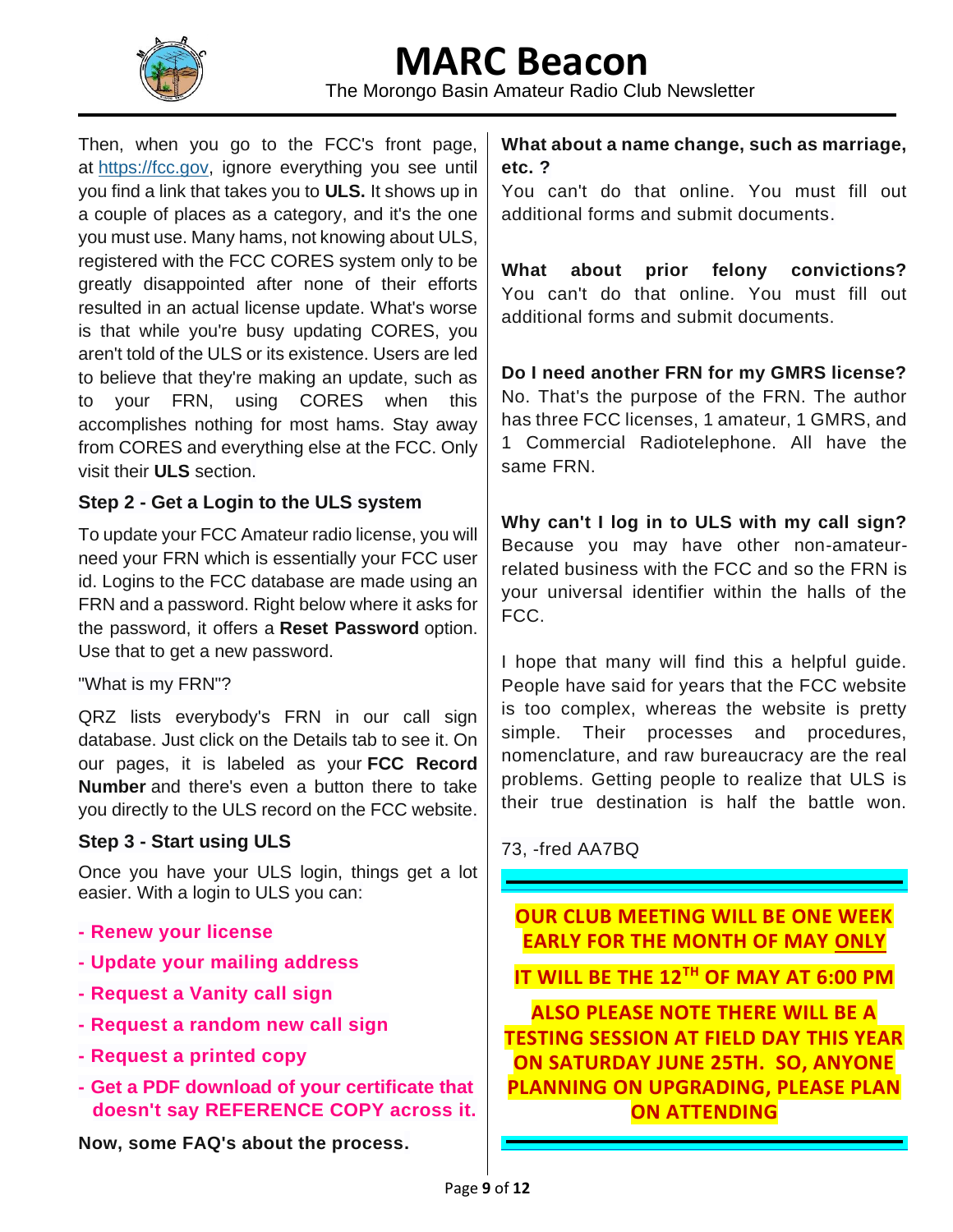

The Morongo Basin Amateur Radio Club Newsletter

### **[VHF-UHF FT8 Activity](http://www.ft8activity.eu/)**

#### **VHF-UHF FT8 Activity**

**Purpose**: VHF FT8 Activity is an "OPEN" contest, for promoting FT8 activity on the 2m, 70 cm and 23cm bands.

An increased activity will provide the possibility of working new DXCC or squares, also can make use of short-lived propagation or even detect great openings which otherwise can go unnoticed.

**Who can participate?** Each and every ham radio with a valid license, who accepts the present set of rules.

**Contest days**: from January to December

- Every **first** Wednesday of each month for the 2m band (144.174 MHz)
- Every **second** Wednesday of each month for the 70cm band (432.174 MHz)
- Every **third** Wednesday of each month for the 23 cm band (acording to each mode)

| <b>Round</b> | <b>144 MHz</b>   | <b>432 MHz</b>   | <b>1296 Mhz</b> |  |
|--------------|------------------|------------------|-----------------|--|
| Round 1      | Jan 5            | Jan 12           | Jan 19          |  |
| Round 2      | Feb <sub>2</sub> | Feb 9            | Feb 16          |  |
| Round 3      | Mar 2            | Mar 9            | Mar 16          |  |
| Round 4      | Apr <sub>6</sub> | Apr 13           | Apr 20          |  |
| Round 5      | May 4            | May 11           | May 18          |  |
| Round 6      | June 1           | June 8           | June 15         |  |
| Round 7      | July 6           | July 13          | July 20         |  |
| Round 8      | Aug 3            | Aug 10           | Aug 17          |  |
| Round 9      | Sep 7            | Sep 14<br>Sep 21 |                 |  |
| Round 10     | Oct 5            | Oct 19<br>Oct 12 |                 |  |
| Round 11     | Nov <sub>2</sub> | Nov 9<br>Nov 16  |                 |  |
| Round 12     | Dec 7            | Dec 14           | Dec 21          |  |

**Round period:** 17:00 to 21:00 UTC

**Modes:** 2m; 70 cm : FT8

23 cm : FT8 or any other Digital Mode

#### **Categories**:

**Low Power: LP** 2m < 100 watts at any time 70cm < 50 watts at any time 23 cm <10 watts at any time

**High Power**: **HP**

**Exchange:** Callsign and mainhead grid locator (4 characters, e.g., KN15).

**Multipliers:** The multiplier is the number of different mainhead grid locators worked per round.

**Scoring:** One (1) point per QSO. Multiply total QSO points with the total number of grid locators (GL) worked. All QSOs validated through the croscheck of received logs (callsign, grid locator) will be scored. Likewise, the QSO with a station that did not send the log will be scored, if that station appears at least in another received log, and in the simple majority of the logs received, the station in question appears with the same grid locator.If a callsing appears only in one log, this is an "unique" and will be validated. In this case additional proof may be requested. (ALL.TXT, decode history).

Please help us validate as many QSOs as possible by spreading the news about this activity!

**Awards:** Certificates will be awarded to the top scoring station in each category/band and in each country.

**Logs:** Only electronic logs in ADIF format files are accepted, separately for each band.

Logs file name should be like: callsign.adi

You can upload your entire WSJT/JTDX Log file. The Log uploader tool will filter out the QSOs. Usually, the file can be found in**:**

**"C:\Users\<User>\AppData\Local\WSJT-X (or JTDX)".**

**You can also open your FT8 software, go to File -> Open Log Directory and copy wsjtx\_log.adi to your Desktop and upload from there.**

#### **You'll be asked for the callsign, locator and category after you upload your log.**

Logs must be upload in maximum 5 (five) days from the end of each round. Logs received later than 5 (five) days will not be included in the results, but can be used as checklogs. Received logs list will be posted on the contest [webpage](http://www.ft8activity.eu/index.php/received-log-s) .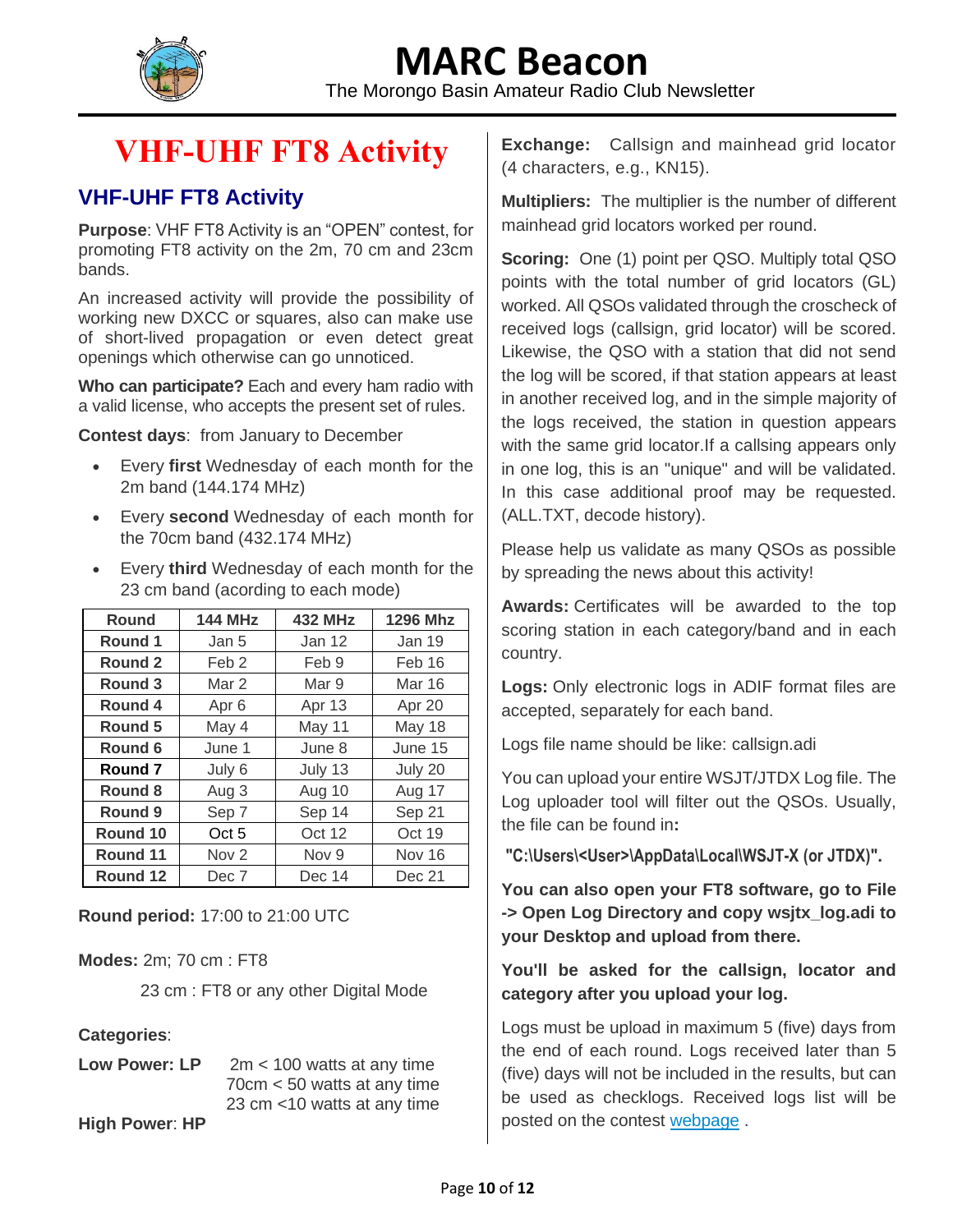

**Round results and aggregate**:Results table for each round and also the aggregated best results from eight rounds, will be posted on the contest webpage [\(www.FT8Activity.eu\)](http://www.ft8activity.eu/)

**Final Results:** Final results will be posted at the end of the contest, after 20 of December, for the following categories:

- 144 MHz LP Single General and by DXCC,
- 144 MHz HP Single General and by DXCC
- 432 MHz LP Single General and by DXCC
- 432 MHz HP Single General and by DXCC
- -1296 Mhz LP Single General and by DXCC
- -1296 Mhz HP Single General and by DXCC

#### **Remarks:**

#### **Use the standard FT8 mode. Don't use the VHF Contest mode!**

Using multiple simultaneous signals (fox mode or similar) is forbidden.

There are no penalties for dupe QSOs, they just won't be counted.

Use of DX clusters are allowed in every category; however, self-spotting is forbidden.

It is also allowed to use ON4KST chat, for skeds only.

Unacceptable examples for communications on chat-channels

- "I only need the final rogers..";
- "you are -19db";

- "I copy you. Please continue ";

We are confident you are respecting DX Code of Conduct.

Any suggestions are welcome: [ft8@ft8activity.eu.](mailto:ft8@ft8activity.eu)

QSO BANAT Association, YO2KQT.

### **Icom Amateur Radio Dream Station Package worth \$20,000.**

One lucky attendee at **Dayton Hamvention® 2022** (May 20-22) will walk away with the largest prize ever offered in the history of the event—an Icom Amateur Radio Dream Station Package worth close to **\$20,000.**

The prize package, which includes an Icom IC-7851 HF/50MHz Transceiver and a long list of station accessories, was donated by DX Engineering in conjunction with Icom America, Platinum Prize Sponsors for Hamvention 2022. You can see the entire prize package at [DX Engineering's](http://link.mediaoutreach.meltwater.com/ls/click?upn=O9JojPEMJYb9LLkbLgL9vAW0-2BtOI9zB9xS1sV-2BcVJsg0nN85GSNrPPvDDM-2Bz7M-2FY6sO6XNul315Xlrj-2FXhVeJvSlbeIkB-2ByrLrqZbc2YYzWgf3gb72ASXQuiHiAafoveSwBlqDv9MjFr5ib2-2BCj2RZkhqMVRcNScireOa285XTBR-2B7OvDgFOx-2Fn1tkELQcOIBs8-2FrQGvCwrzXbDRIRzhxsnM5zYSQTjDHhbMOpxdVx0-3Dzo3N_1j6Hen8yOvA4jOSLyv5DL-2FF8PnP-2Fl38GehryySuntxqGJPYT0d1XYeOCW5OqCYjYqtE8dCeRPPF1vjQsfZ-2BGeuZUVE0d1aoUf4bh5kZ6JAAZdykvlR-2F6nlMDAKMCYqXNfhdAttoo7jz4w3Ob3a9vlLY8ywyTp-2F0oyYfoMJgL-2FBlLi2lGCBmYKgeY7tROWyWV2m-2FdxFw7tGx-2F39u33oAyq-2FNiub2d-2BPGn0vcc0qFB-2BCpbwxLCE-2F5SbydPP6Nr-2BYwIMG6N-2BeQeRk062CPNf3N-2B-2F53BkT35TLlTC9W3i0zJXDIbJYswCH4P60XsJ7jTzGuFvEnx6aKmjhDGP1Ouj2mwV-2FZdwtVvcti76Y3Y5vj0jGm6N6trEY7FZo-2FQblVq6RTM)  [website](http://link.mediaoutreach.meltwater.com/ls/click?upn=O9JojPEMJYb9LLkbLgL9vAW0-2BtOI9zB9xS1sV-2BcVJsg0nN85GSNrPPvDDM-2Bz7M-2FY6sO6XNul315Xlrj-2FXhVeJvSlbeIkB-2ByrLrqZbc2YYzWgf3gb72ASXQuiHiAafoveSwBlqDv9MjFr5ib2-2BCj2RZkhqMVRcNScireOa285XTBR-2B7OvDgFOx-2Fn1tkELQcOIBs8-2FrQGvCwrzXbDRIRzhxsnM5zYSQTjDHhbMOpxdVx0-3Dzo3N_1j6Hen8yOvA4jOSLyv5DL-2FF8PnP-2Fl38GehryySuntxqGJPYT0d1XYeOCW5OqCYjYqtE8dCeRPPF1vjQsfZ-2BGeuZUVE0d1aoUf4bh5kZ6JAAZdykvlR-2F6nlMDAKMCYqXNfhdAttoo7jz4w3Ob3a9vlLY8ywyTp-2F0oyYfoMJgL-2FBlLi2lGCBmYKgeY7tROWyWV2m-2FdxFw7tGx-2F39u33oAyq-2FNiub2d-2BPGn0vcc0qFB-2BCpbwxLCE-2F5SbydPP6Nr-2BYwIMG6N-2BeQeRk062CPNf3N-2B-2F53BkT35TLlTC9W3i0zJXDIbJYswCH4P60XsJ7jTzGuFvEnx6aKmjhDGP1Ouj2mwV-2FZdwtVvcti76Y3Y5vj0jGm6N6trEY7FZo-2FQblVq6RTM) and the complete contest rules [here.](http://link.mediaoutreach.meltwater.com/ls/click?upn=O9JojPEMJYb9LLkbLgL9vJLm-2F-2FcDfuHU91Qpw5o-2Fw9htLqbNhAYT3PoGtK9hh5lkpp6TkQbW7Wntqh-2FIeziZnQ-3D-3DTFbs_1j6Hen8yOvA4jOSLyv5DL-2FF8PnP-2Fl38GehryySuntxqGJPYT0d1XYeOCW5OqCYjYqtE8dCeRPPF1vjQsfZ-2BGeuZUVE0d1aoUf4bh5kZ6JAAZdykvlR-2F6nlMDAKMCYqXNfhdAttoo7jz4w3Ob3a9vlLY8ywyTp-2F0oyYfoMJgL-2FBlLi2lGCBmYKgeY7tROWyWV2m-2FdxFw7tGx-2F39u33oAyqyuBv28NAVeNL1t7OCk06mTsya6WyVp7lVO0XofhcqKIoJ6icwePGn4TbYpeQWOUm1LC-2BOy35-2Bc03-2BYQhm-2BaqLnh-2FmEqq0cwsIpCck2qLmDcfasJ89vfu3hNHnXvnPE6iQPGWdvcuRcBQmuumOfxhX4p9rePn5S9dAYR2p-2B-2BvE4-2B)

"On behalf of the many hams who work so hard to make Hamvention a truly special event, let me offer my most heartfelt gratitude to DX Engineering and Icom America for their Platinum Prize Sponsorship," said Rick Allnutt, WS8G, Hamvention General Chairman. "We simply can't give enough thanks to all of our generous sponsors. The Dream Station prize adds even more excitement to what promises to be an amazing three days in Dayton."

"Hamvention is one of the signature events of the ham radio calendar, and it's something our team of active operators look forward to every year," says Tim Duffy, K3LR, DX Engineering Chief Executive Officer. "Being a Platinum Prize Sponsor along with Icom America is our way of giving back to the amateur radio community who has supported us for more than two decades. We can't wait to see everyone in Dayton to talk about the world's greatest hobby."

Visit the [Dayton Hamvention 2022 official website](http://link.mediaoutreach.meltwater.com/ls/click?upn=O9JojPEMJYb9LLkbLgL9vJLm-2F-2FcDfuHU91Qpw5o-2Fw9ivxtZvSybRGlr-2BX-2FkNSqFT4sx1_1j6Hen8yOvA4jOSLyv5DL-2FF8PnP-2Fl38GehryySuntxqGJPYT0d1XYeOCW5OqCYjYqtE8dCeRPPF1vjQsfZ-2BGeuZUVE0d1aoUf4bh5kZ6JAAZdykvlR-2F6nlMDAKMCYqXNfhdAttoo7jz4w3Ob3a9vlLY8ywyTp-2F0oyYfoMJgL-2FBlLi2lGCBmYKgeY7tROWyWV2m-2FdxFw7tGx-2F39u33oAyq4Duk2u4UDCPpQ5DT-2BQN9oGL8b-2Fr9vyb4QgxNtUyv8YFqEbUXTaajFh-2BDPBh5yQkNgtT9QllTqDA2bxZiNqlUIQjTLmWv6wdGSrO1L42q-2FHeMd4wp58-2FTtDGjyzbgdSadxhV5UmPe9zBfJQFZgE3YVn25TbbrNGDujuGF4fZRArm) for full details about the event.

**DX Engineering**

[www.dxengineering.com](http://link.mediaoutreach.meltwater.com/ls/click?upn=O9JojPEMJYb9LLkbLgL9vAW0-2BtOI9zB9xS1sV-2BcVJsghpoc-2Bcfqr3fY8Ja7nSJ7MS_7W_1j6Hen8yOvA4jOSLyv5DL-2FF8PnP-2Fl38GehryySuntxqGJPYT0d1XYeOCW5OqCYjYqtE8dCeRPPF1vjQsfZ-2BGeuZUVE0d1aoUf4bh5kZ6JAAZdykvlR-2F6nlMDAKMCYqXNfhdAttoo7jz4w3Ob3a9vlLY8ywyTp-2F0oyYfoMJgL-2FBlLi2lGCBmYKgeY7tROWyWV2m-2FdxFw7tGx-2F39u33oAyq8p4hQxVOzG66u31nIlWbhqT9NPIUHbaM6VZ2ZhfoJDYLsfrOP9r4-2BNzxG-2F4HvqfZ9N-2BZPfyD8hF1Edgr-2F5Khg1Xu2P-2FS-2FkqEyqOOMTDetDydrU6FCFfgd0Fk8Vbwvy91ae5bo3KymU0mwi-2BxjO7t8gNHQlsULX53HDk3tstS7s0) 800-777-0703